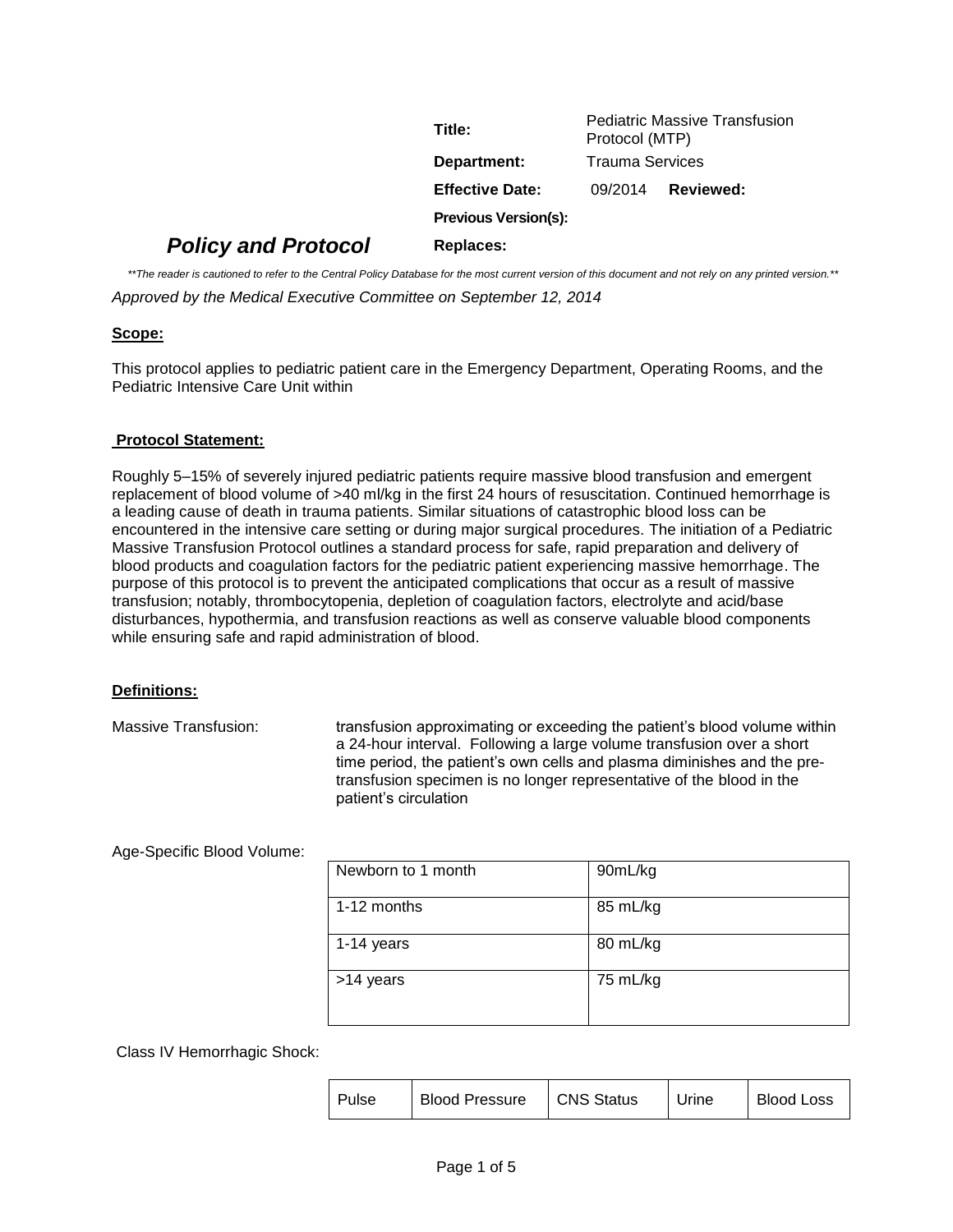| >140 (in<br>adult) | Decreased | Lethargic | nıl | >40% |
|--------------------|-----------|-----------|-----|------|
|--------------------|-----------|-----------|-----|------|

# **Policy:**

- I. Blood product distribution will start with un-crossmatched O negative blood (Emergency Release Blood) and will progress to un-crossmatched, type-specific blood and/or cross-matched, typespecific product. Units will be CMV untested and will not be irradiated unless there is a known condition that requires one or both of the above.
- II. Each Massive Transfusion Protocol case will be audited for appropriateness by the Blood Bank, the Trauma Section, and/or the Hospital Quality Improvement Service.
- III. Guidelines for blood and blood component usage are determined by patient weight.
- IV. Transportation of blood and blood products from the Blood Bank to the location of administration will be the responsibility of the unit responsible for administration of the products.
- V. The Charge Nurse will notify the House Supervisor (if not already present) of all MTP activations by calling operator (Dial "0") and asking for transfer to House Supervisor Phone. The Charge Nurse will tell the House Supervisor "Pediatric Massive Transfusion Protocol activated for (patient's name) in Room (location).
- VI. The House Supervisor will be available to assist with Blood Bank, communication, and arrangement of transportation of blood products.

### **Protocol:**

- I. Activation of Massive Transfusion Protocol
	- A. The decision to activate the pediatric MTP must be made by **an Attending Physician**. The decision to activate will be based on the recognition of massive hemorrhage with one or more of the following indicators:
		- 1. Class IV Hemorrhagic shock
		- 2. acute administration of 40 ml/kg of blood (or 4 units if patient weight > 30 kg) in 2 hours or less
		- 3. Complete blood volume replacement in 24 hours
			- i. Approximately 250 mL packed cells (one unit) for a 5 kg patient.
			- ii. Approximately 500 mL packed cells (two units) for a 10 kg patient.
			- iii. Approximately 1200 mL packed cells (4 units) for a 30 kg patient
		- 4. The presence of life-threatening hemorrhage not expected to respond to crystalloid fluid
	- B. In the event that the patient has received an acute administration of 40 ml/kg of blood in 2 hours or less, the transfusing RN will notify the ordering physician that this patient meets the criteria for pediatric MTP protocol.
	- C. **Single call to Blood Bank**. The treating physician or designee will make a single call to the Blood Bank personnel to activate the pediatric MTP. The caller will need to convey the following information: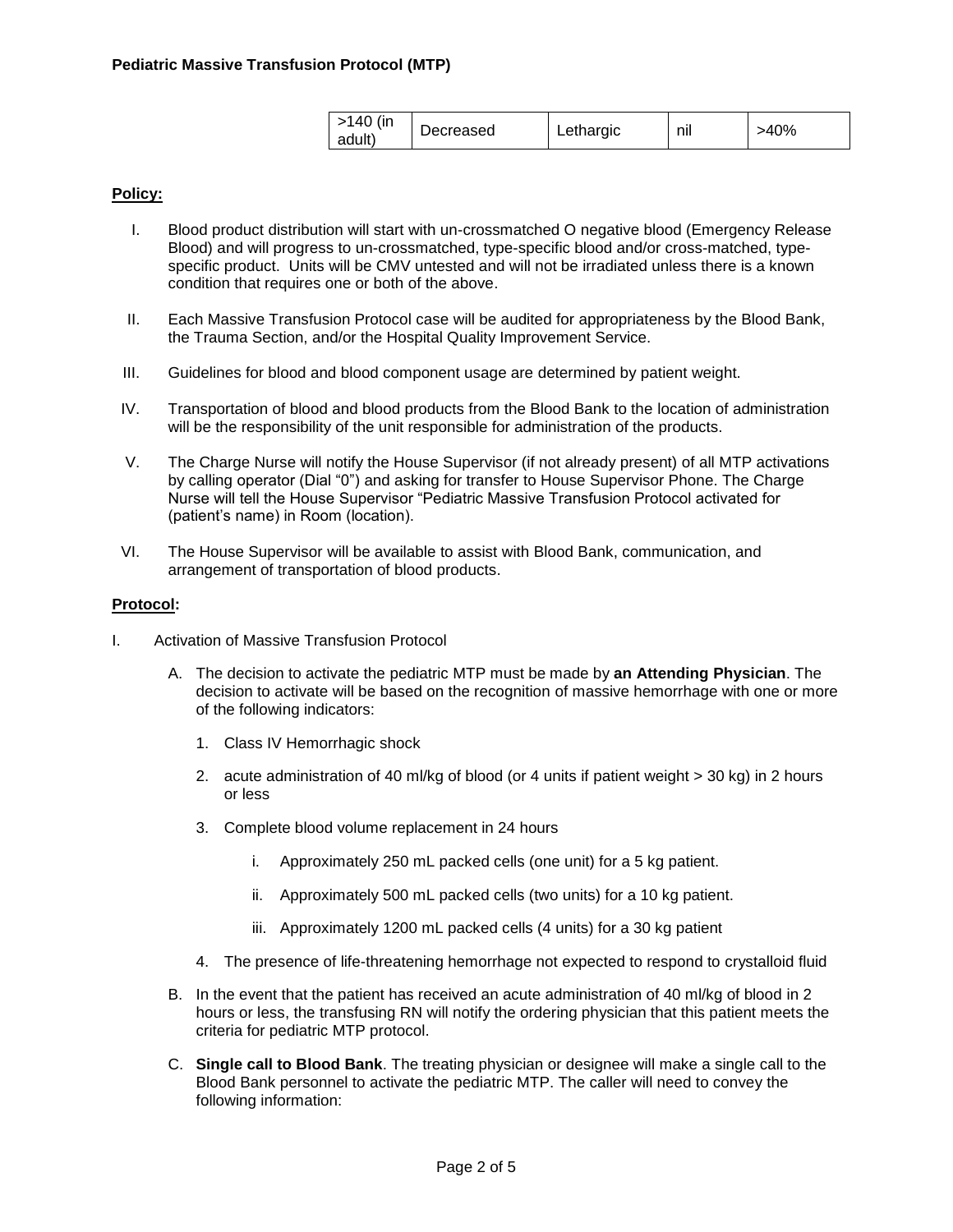- 1. Patient ID
- 2. Activation of pediatric MTP
- 3. Patient location
- 4. Attending authorizing pediatric MTP
- 5. Caller's name and call back number
- 6. Patient weight or estimated weight
- 7. Order pediatric MTP pack 1
- D. Initial Product Release
	- 1. RN or Lab Tech will draw appropriate amount of blood from patient for type and cross (pink or purple top tube), labeled with red band ID prior to initial blood transfusion, and bring to lab. If type and cross is not drawn prior to initiation of transfusion, it should still be completed as soon as possible.
	- 2. If the patient is transferred to another location, the House Supervisor or designee will notify the Blood Bank of the move. If MTP is active during patient transfer, the blood products from a Pack will accompany the patient.
	- 3. Scribe Nurse will release EPIC orders for Blood in department. An order identifying activation of Massive Transfusion Protocol must also be included in Chart.
	- 4. The packs will be constructed based on patient weight as detailed below. If additional products are required for each or any of the Packs, for clinical reasons or for patient weight requirements, the attending physician or their designee caring for the patient will notify the Blood Bank.

| <b>MTP Pack 1</b>                                                   | <b>MTP Pack 2</b>   | <b>MTP Pack 3</b>                   | <b>MTP Pack 4</b>                   | <b>MTP Pack 5</b>                      |
|---------------------------------------------------------------------|---------------------|-------------------------------------|-------------------------------------|----------------------------------------|
| 1 U PRBCs                                                           | 1 U PRBCs           | 1 U PRBCs                           | <b>1U PRBCs</b>                     | 1 U PRBCs                              |
| 1 U FFP                                                             | 1 U FFP             | 1 U FFP                             | 1 U FFP                             | 1 U FFP                                |
| Blood Bank to<br>thaw FFP<br>immediately after<br><b>RBC</b> issued | 1 platelet pheresis | 1 platelet<br>pheresis              | 1 platelet<br>pheresis              | 1 platelet<br>pheresis                 |
| Call for platelets<br>for Pack 2                                    |                     | 2 units unpooled<br>cryoprecipitate | 2 units unpooled<br>cryoprecipitate | 2 units<br>unpooled<br>cryoprecipitate |

### **Children ≤ 20 kg)**

### **Children 20 – 49 kg**

| <b>MTP Pack 1</b>                                                   | <b>MTP Pack 2</b>      | <b>MTP Pack 3</b>      | <b>MTP Pack 4</b>      | <b>MTP Pack 5</b>      |
|---------------------------------------------------------------------|------------------------|------------------------|------------------------|------------------------|
| 2 U PRBCs                                                           | 2 U PRBCs              | 2 U PRBCs              | 2 U PRBCs              | 2 U PRBCs              |
| 2 FFP                                                               | 2 U FFP                | 2 U FFP                | 2 U FFP                | 2 U FFP                |
| Blood Bank to<br>thaw FFP<br>immediately after<br><b>RBC</b> issued | 1 platelet<br>pheresis | 1 platelet<br>pheresis | 1 platelet<br>pheresis | 1 platelet<br>pheresis |
| Call for platelets                                                  |                        | 5 units unpooled       | 5 units unpooled       | 5 units unpooled       |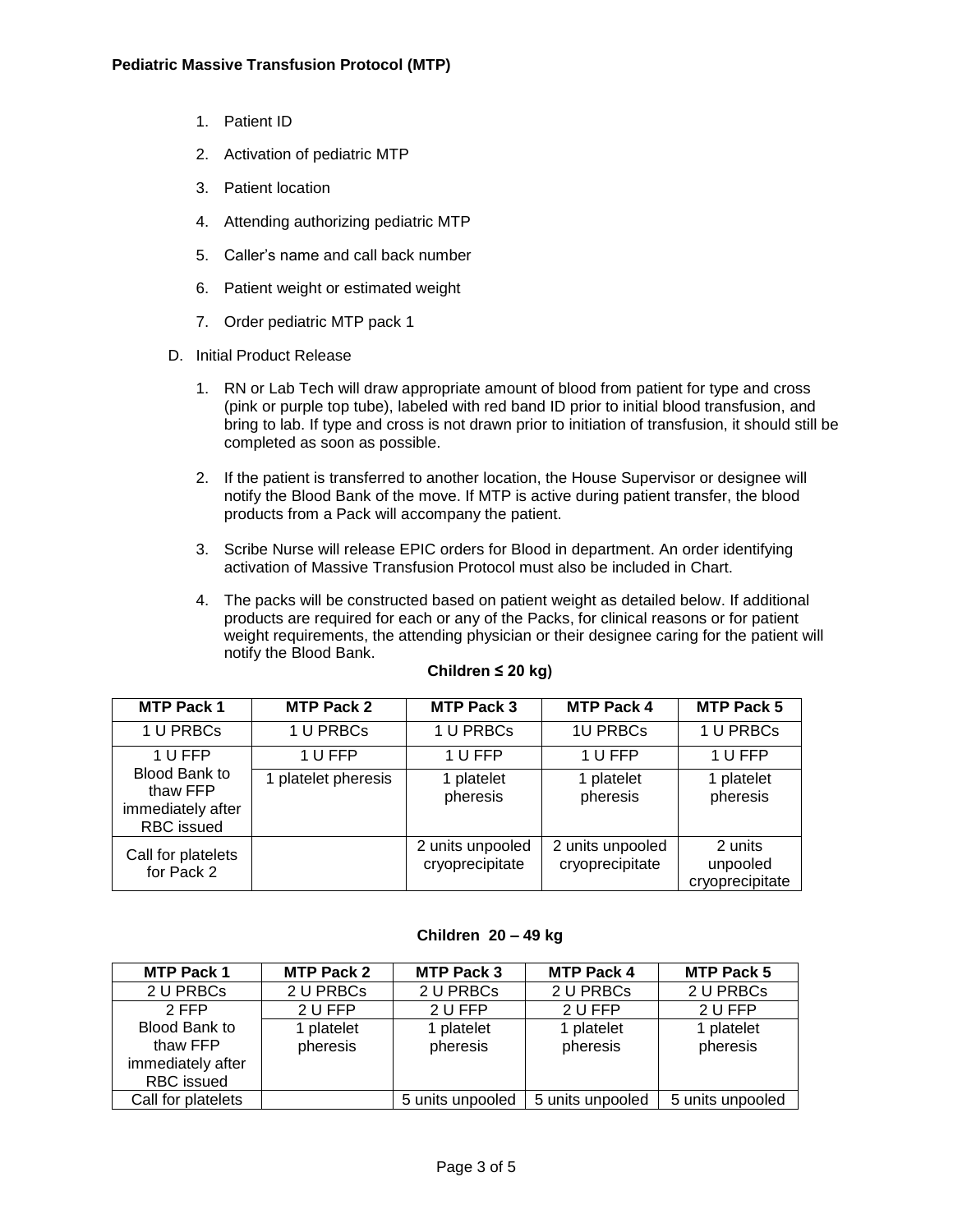| for Pack | cryoprecipitate | cryoprecipitate | cryoprecipitate |
|----------|-----------------|-----------------|-----------------|

| <b>MTP Pack 1</b>                                                          | <b>MTP Pack 2</b>      | <b>MTP Pack 3</b>                       | <b>MTP Pack 4</b>                       | 5 <sup>th</sup> MTP series              |
|----------------------------------------------------------------------------|------------------------|-----------------------------------------|-----------------------------------------|-----------------------------------------|
| 4 U PRBCs                                                                  | 4 U PRBCs              | 4 U PRBCs                               | 4 U PRBCs                               | 4 U PRBCs                               |
| 4 FFP                                                                      | 4 U FFP                | 4 U FFP                                 | 4 U FFP                                 | 4 U FFP                                 |
| <b>Blood Bank to</b><br>thaw FFP<br>immediately after<br><b>RBC</b> issued | 1 platelet<br>pheresis | 1 platelet<br>pheresis                  | 1 platelet<br>pheresis                  | 1 platelet<br>pheresis                  |
| Call for platelets<br>for Pack 2                                           |                        | 10 units<br>unpooled<br>cryoprecipitate | 10 units<br>unpooled<br>cryoprecipitate | 10 units<br>unpooled<br>cryoprecipitate |

### **Children > 50 kg**

- E. The blood bank will immediately call the Attending physician or designee when products become available. Attending physician or designee will designate a runner to transport blood products. PRBC and thawed FFP will be issued in coolers with ice.
- F. Once product is released, Blood Bank will clarify with Attending physician or designee, "Is Massive Transfusion Protocol still in use?" If YES, Blood Bank to continue process of preparing next MTP Pack in order to "stay ahead".
- G. All units from current pack will be transfused prior to starting next MTP pack.
- H. The protocol may be discontinued by either:
	- 1. Attending physician or designee answering "no" to the MTP continuation inquiry from Blood Bank personnel after each pack of products is prepared
	- 2. Attending physician or designee call Blood Bank personnel and order discontinuation
- I. At cessation of the MTP, all unused blood should be returned to the Blood Bank in proper packaging and containers as per Blood Bank policy.

### II. **Recommended Laboratory Studies**

|                          | <b>Initial</b> | After first 80ml/kg<br><b>PRBCs</b> | Every 40 ml/kg<br><b>PRBCs</b> |
|--------------------------|----------------|-------------------------------------|--------------------------------|
| Hemoglobin               | Χ              |                                     | Х                              |
| <b>Platelet count</b>    | X              | X                                   | Х                              |
| РT                       | v              | х                                   | х                              |
| <b>PTT</b>               | v              | Х                                   | Х                              |
| Fibrinogen               |                |                                     | Х                              |
| <b>FDPs</b>              |                | X                                   | Χ                              |
| <b>Calcium (ionized)</b> |                |                                     |                                |
| Potassium                | v              | x                                   | x                              |
| рH                       | v              | x                                   | х                              |
| Lactate                  |                |                                     | Х                              |

# III. **Documentation**

- A. Refer to the Administration of Blood and Blood Components policy for elements of documentation related to administration of blood and blood components.
- B. Document the type of IV catheter (*i.e.,* angiocath, central line), rate, and site of infusion in the